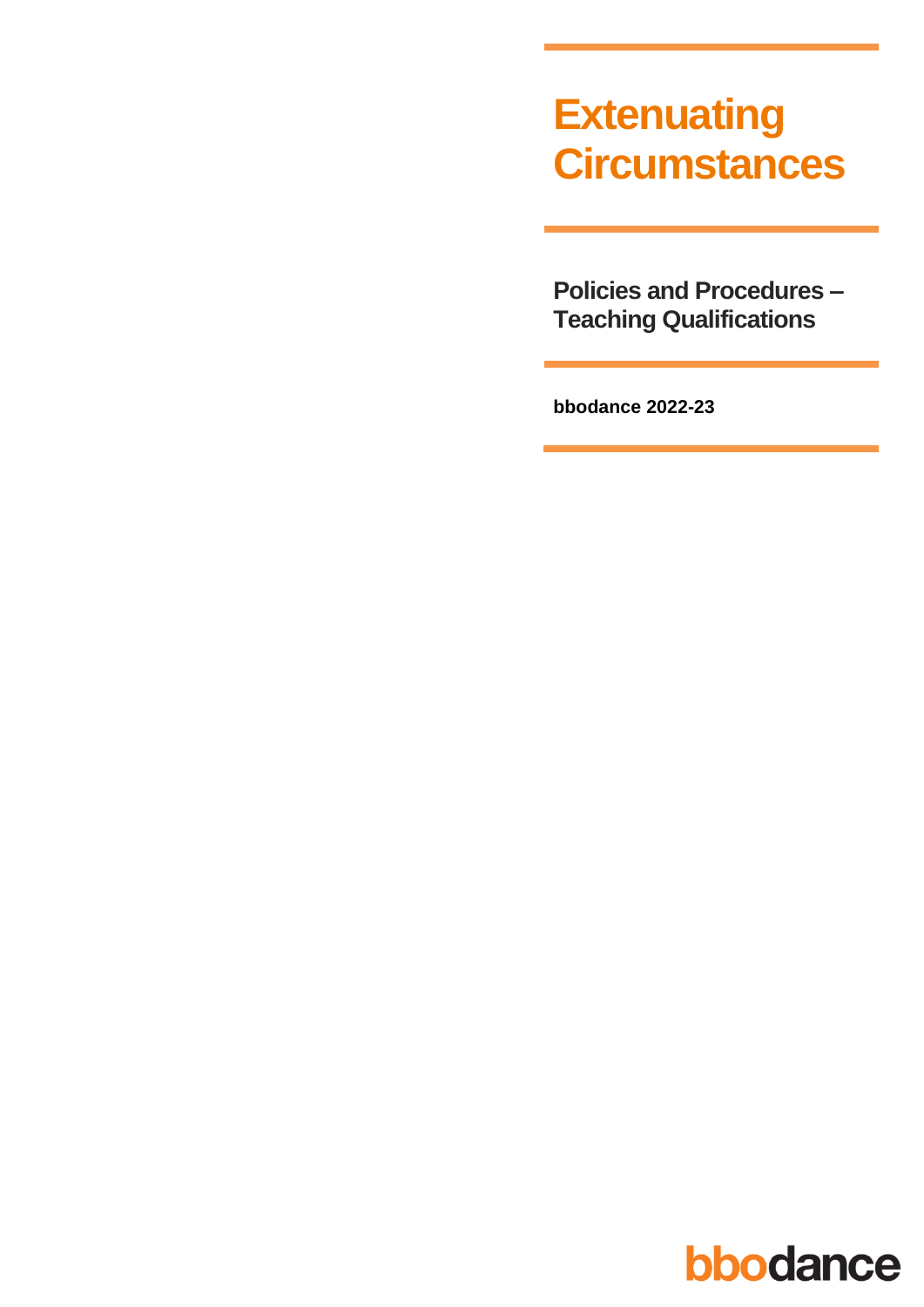### **1. Introduction**

- 1.1. During their studies students may experience circumstances which temporarily impact their ability to study and complete and submit summative assessments by the set deadline.
- 1.2. An extenuating circumstance is an unforeseen or unforeseeable event or events that substantially affect an individual student's ability to study and complete summative assessments by the set deadline.
- 1.3. bbodance recognises the impact extenuating circumstances can have on a student's ability to study and will provide an extension on completion of a module and summative assessment in line with the policy and procedures set out below.
- 1.4. This policy should be read in conjunction with the Student Handbook.

#### **2. Extenuating Circumstances & Evidence Required**

2.1. bbodance will grant a student an extension if any of the following extenuating circumstances apply. The student will need to provide evidence (where applicable) to verify their circumstances.

| <b>Extenuating Circumstance</b>                                                                                                                                                                                                  | <b>Evidence Required</b>                                                                                                                         | <b>Length of</b><br><b>Extension</b>                                                                                     |
|----------------------------------------------------------------------------------------------------------------------------------------------------------------------------------------------------------------------------------|--------------------------------------------------------------------------------------------------------------------------------------------------|--------------------------------------------------------------------------------------------------------------------------|
| Minor illness, such as flu,<br>stomach bug, migraine                                                                                                                                                                             | No evidence required                                                                                                                             | Up to 1 week                                                                                                             |
| Accident or injury                                                                                                                                                                                                               | Copy of accident report<br>provided by a police<br>officer, or letter or other<br>evidence confirming<br>hospitalisation or<br>medical treatment | Depends on<br>circumstances and<br>timeframe of<br>treatment/recovery                                                    |
| COVID, including testing<br>positive for COVID, being<br>unable to teach due to your<br>students testing positive for<br>COVID, being stranded abroad<br>due to government changes<br>without access to your course<br>materials | Lateral Flow or PCR<br>test results (if you test<br>positive)                                                                                    | 1-2 weeks,<br>depending on the<br>circumstances<br>Additional time may<br>be given if the<br>circumstances<br>require it |
| Serious illness or long-term<br>health problem worsening<br>(lasting for more than 7 days)                                                                                                                                       | Letter from a medical<br>practitioner confirming<br>tests, diagnosis and/or<br>treatment, indicating the<br>period of time affected              | Depends on<br>circumstances and<br>timeframe of<br>treatment/recovery                                                    |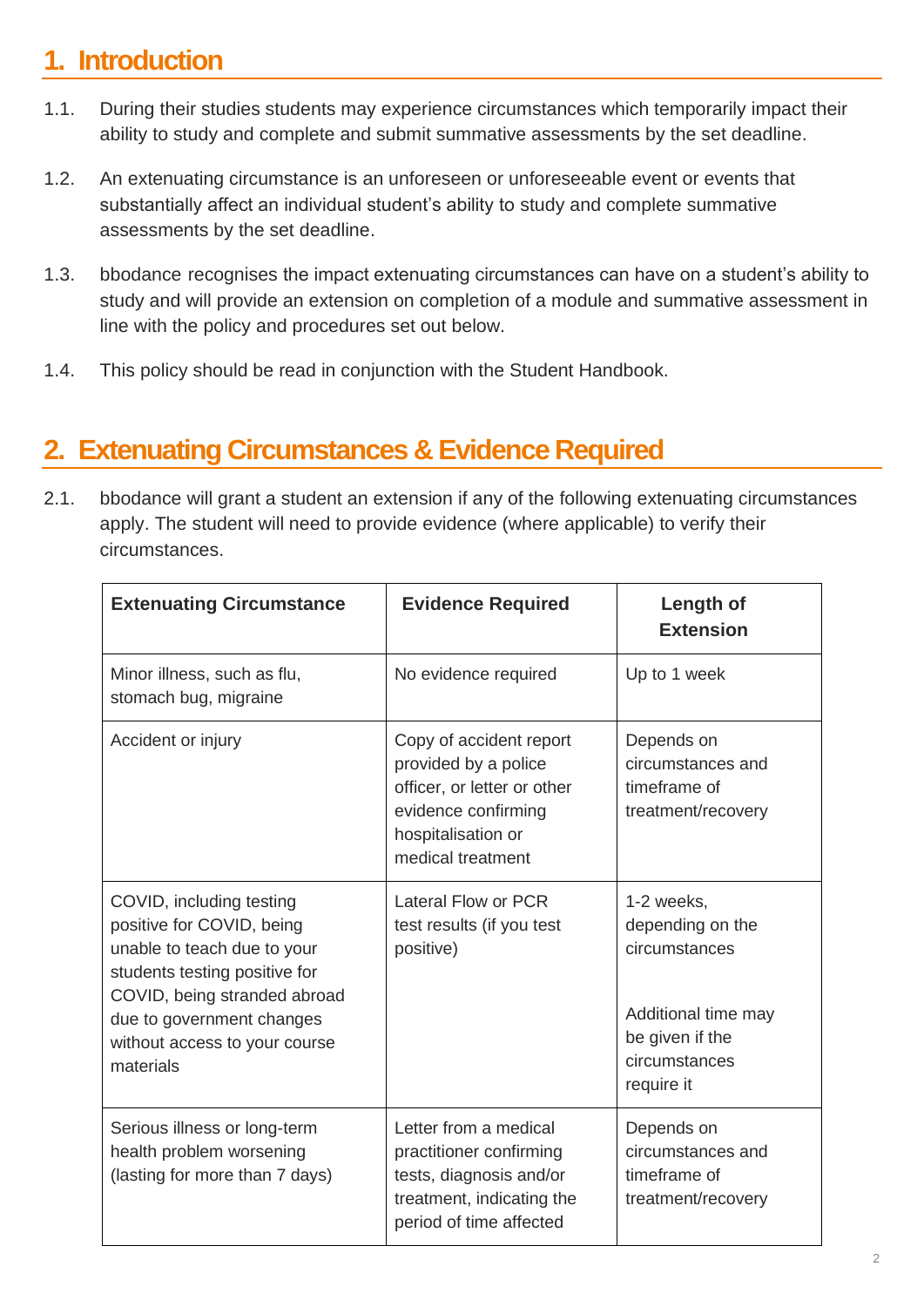| Unanticipated increase in<br>workload or conflict with<br>scheduled school<br>examinations (e.g. A-Levels)                  | Letter from employer<br>confirming increase in<br>workload or published<br>schedule of school<br>examinations | 1-2 weeks,<br>depending on the<br>circumstances |
|-----------------------------------------------------------------------------------------------------------------------------|---------------------------------------------------------------------------------------------------------------|-------------------------------------------------|
| Bereavement through the<br>death of a close relative or<br>significant other                                                | Not required                                                                                                  | 2 weeks in the first<br>instance                |
| Other exceptional<br>circumstances such as<br>significant adverse personal or<br>family circumstances                       | <b>Contact the Teaching</b><br><b>Qualifications Manager</b>                                                  | Depends on<br>circumstances                     |
| Jury Service, if the student is<br>unable to defer the service to a<br>later date                                           | A letter confirming the<br><b>Jury Service</b>                                                                | Depends on length<br>of service                 |
| Administrative issue where the<br>fault lies with bbodance, e.g.<br>non-receipt or delayed receipt<br>of formative feedback | Confirmation from tutor                                                                                       | 1 week                                          |

- 2.2 Circumstances that are considered foreseeable and preventable will not be considered extenuating and a student will not be granted an extension. These include:
	- Computer or software issues (not including internet issues)
	- Loss/deletion of work without backup
	- Technical issues with submission that bbodance have not been made aware of on or before the submission date/assessment date
	- Being on holiday or attending an event
	- Engaging in professional activity, such as performance, without bbodance's prior knowledge
	- Poor organisation and/or time management

#### **3. Procedure for Applying for an Extension**

- 3.1. Students are required to complete the Application for Extension form and submit it with any evidence required to the Teaching Qualifications Manager.
- 3.2. Applications for extensions should be received prior to the assessment date or deadline.
- 3.3. An application for an extension after the assessment date or deadline will be considered if: